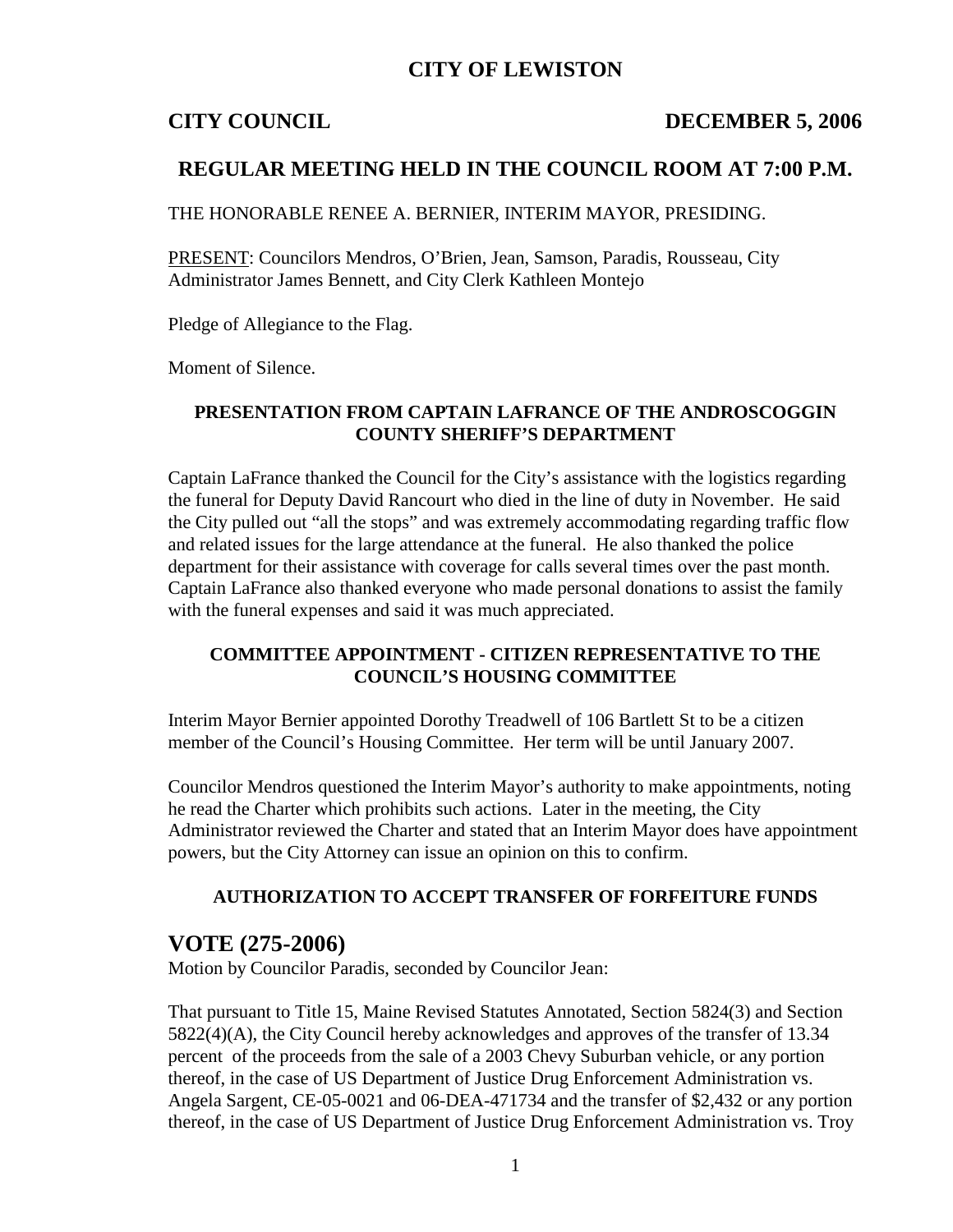Jenkins, 06-3120. Being funds forfeited pursuant to court process. It is further acknowledged that these funds shall be credited to the 'City of Lewiston Drug Enforcement Program', funds to be deposited in Account No. 590-3514050 at People's Heritage Bank. Passed - Vote 7-0

## **ADOPTION OF CITY COUNCIL MEETING SCHEDULE FOR JANUARY 2007**

# **VOTE (276-2006)**

Motion by Councilor Paradis, seconded by Councilor Jean:

To suspend Section 1 (a) fo the Rules Governing the City Council and to hold the regular Council meetings for January 2007 on Tuesday, January  $9<sup>th</sup>$  and Tuesday, January  $23<sup>rd</sup>$ . Passed - Vote 7-0

## **EXTENSION OF DEADLINE FOR ACCEPTANCE OF APPLICATION FORMS FOR THE JOINT SERVICES COMMISSION**

Councilor Paradis suggested the Council discuss before making appointments at the next meeting the guidelines of making appointments to this committee, such as the pros and cons of appointing people who have already serves on the original joint services commission.

# **VOTE (277-2006)**

Motion by Councilor Paradis, seconded by Councilor Jean:

To extend the deadline for acceptance of application forms for the Joint Services Commission to Wednesday, December 13, 2006. Passed - Vote 7-0

## **PUBLIC HEARING AND FIRST PASSAGE FOR REZONING OF THE PROPERTY AT 417 MONTELLO STREET FROM THE NEIGHBORHOOD CONSERVATION "A" DISTRICT TO THE HIGHWAY BUSINESS DISTRICT**

Interim Mayor Bernier opened the public hearing to receive citizen input and discussion. Jeannette Vachon of 414 Montello Street spoke and would like to see the area remain residential. She noted this area is a school bus stop with a lot of neighborhood children and increased traffic would be dangerous. She is concerned about the location of the proposed exit of the commercial business and feels the location will be dangerous. Stephen Roop, property owner and developer, spoke and stated he has met with some of the neighbors to discuss their concerns. He said he has met with Mr. Gregoire who is concerned about backyard privacy if this commercial building is established. Mr. Roop said he wants to be a good neighbor. Interim Mayor Bernier then closed the hearing.

# **VOTE (278-2006)**

Motion by Councilor Samson, seconded by Councilor Jean:

That the proposed amendment to re-zone the property at 417 Montello Street from the Neighborhood Conservation "A" District to the Highway Business District receive first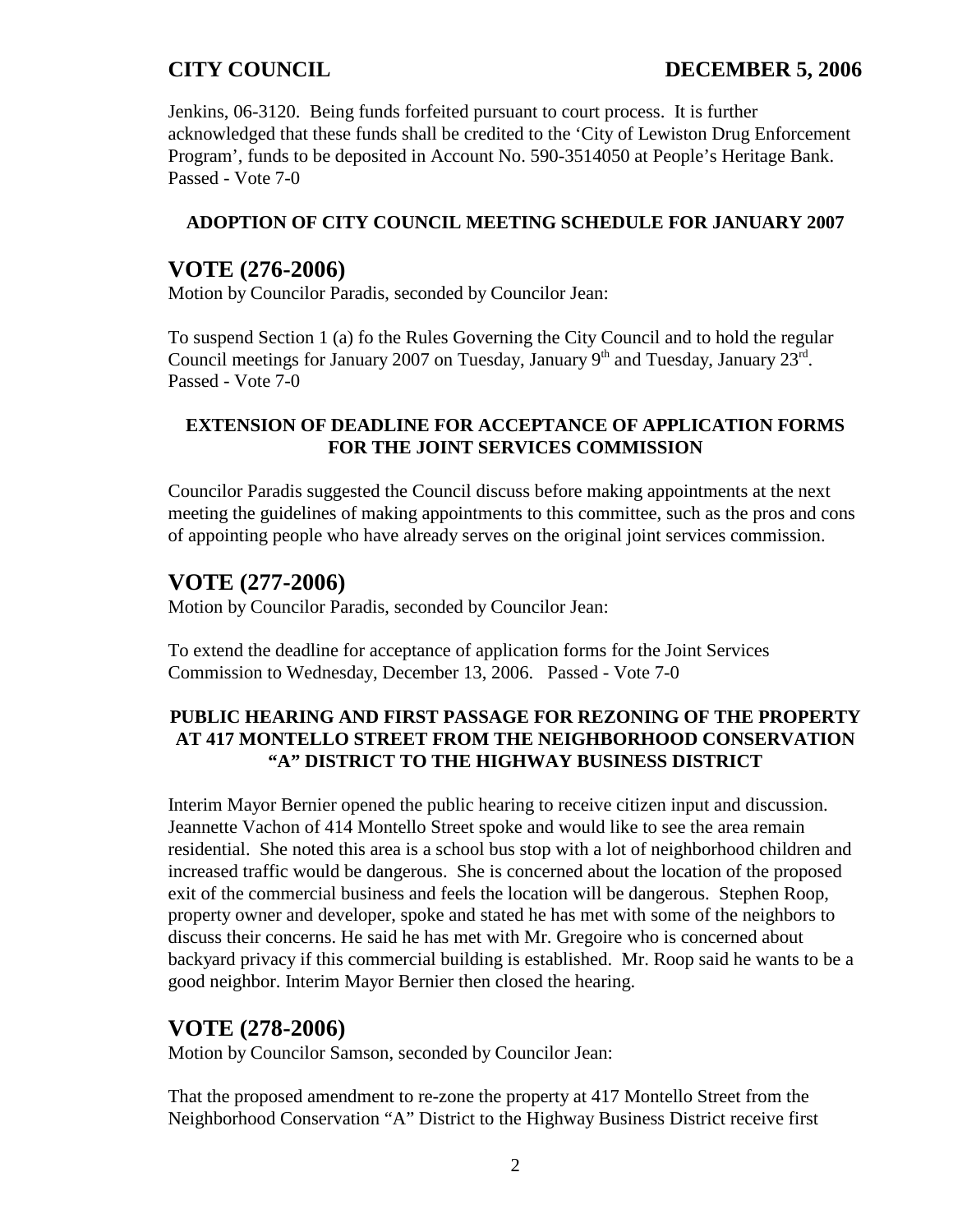passage by a roll call vote and that the public hearing on said ordinance be continued to the meeting of December 19, 2006 for final passage. Passed - Vote 6-1 (Councilor O'Brien opposed)

## **SPECIAL AMUSEMENT PERMIT FOR THE RAMADA**

Interim Mayor Bernier opened the public hearing to receive citizen input and comment. No members of the public spoke for or against this item. Interim Mayor Bernier then closed the hearing.

# **VOTE (279-2006)**

Motion by Councilor Samson, seconded by Councilor Jean:

To grant a special amusement permit for dancing and entertainment to The Ramada, 490 Pleasant Street. Passed - Vote 7-0

## **APPROVAL OF AN ORDER TO CALL FOR A SPECIAL SCHOOL CONSTRUCTION BOND REFERENDUM ELECTION**

Councilor Mendros noted the School Committee voted last Monday to request the election be held no later than February 13, 2007 in order to meet construction deadlines. It was noted that city staff spoke with the School Superintendent on Friday of last week and he indicated the proposed date will be fine. Finance Director Richard Metivier also spoke with the architect at the request of the School Superintendent and the project architect concurred that a February 27 election date would not negatively impact the project construction schedule. Councilor Mendros noted that if both special elections were held on the same day, he suggested the time line for nominations papers could be limited to ten days, as allowed by the Charter.

# **VOTE (280-2006)**

Motion by Councilor Paradis, seconded by Councilor Samson:

To approve the Order to Call for a Special School Construction Bond Referendum Election to be held on February 27, 2007:

WHEREAS, pursuant to Title 20-A M.R.S.A. §15904(1) and §15904(4), a state funded school construction project must receive a favorable referendum vote; and

WHEREAS, the Maine State Board of Education (the "State Board") has issued concept approval to the Lewiston School Department for a new elementary school project to replace the existing Pettingill Elementary School (the "Project"); and

WHEREAS, the Total Project Cost Concept Budget approved by the State Board for the Project (the "Project Budget") is \$22,059,989; and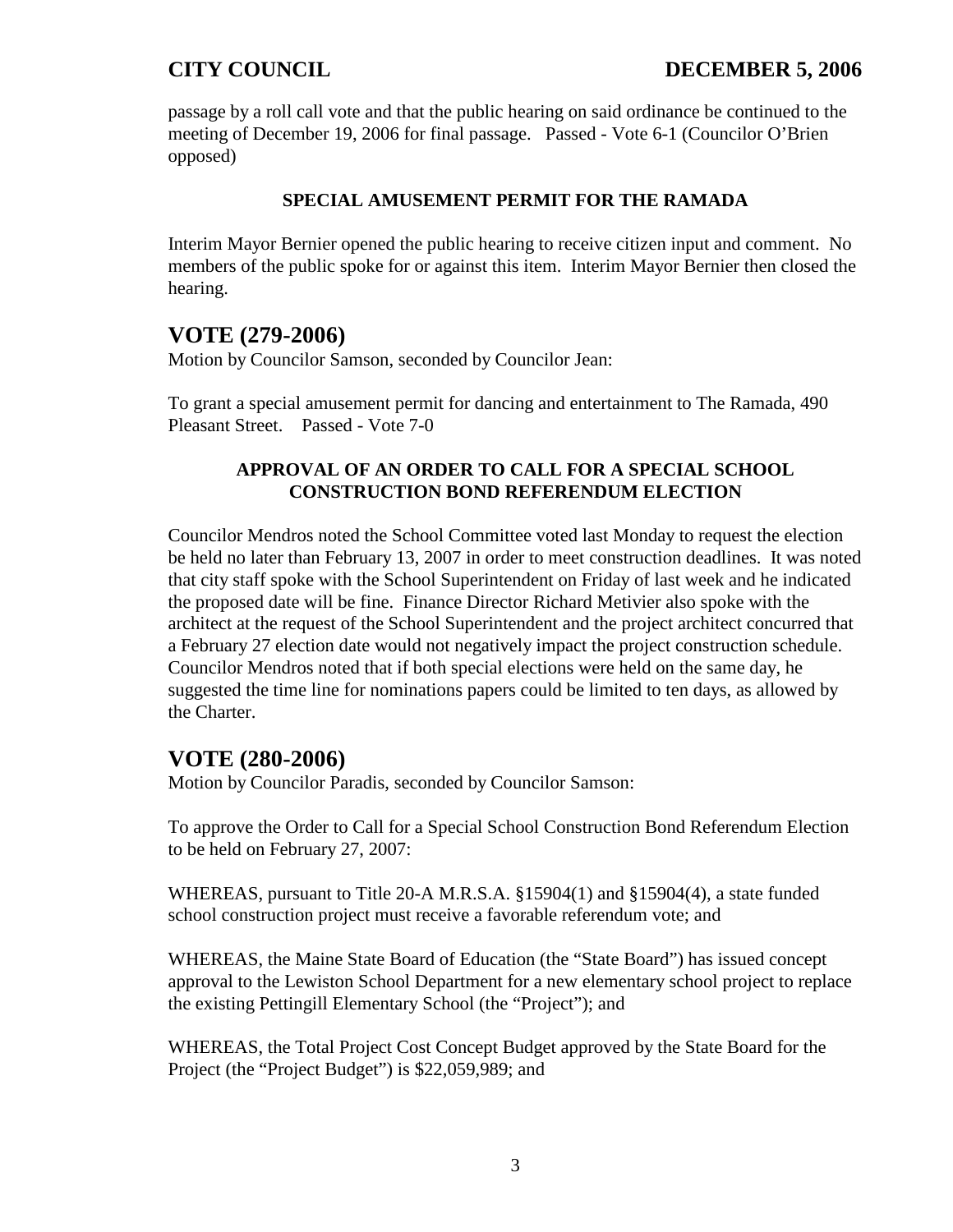WHEREAS, the Project Budget includes \$21,175,358, for which the City will be responsible for the local share of annual principal and interest payments included in the total cost of education appropriated pursuant to Title 20-A M.R.S.A. §15690(1), if any, plus \$764,631 which shall not qualify for state funding (including \$144,083 in land costs, \$37,800 in costs for an owner's representative to supervise construction, and \$582,748 in other costs), plus \$120,000 from an anticipated Maine High Performing Schools Grant (the "Grant"); and

WHEREAS, it is the practice of the State to require the Grant to be used to reduce the Project cost and the total amount of bonds or notes authorized to be issued for the Project, but if the actual Project costs exceed the Project Budget to permit the Grant in some circumstances to be used to cover such Project cost overruns;

NOW, THEREFORE, it be and is hereby ordered that the questions set forth below be placed on the ballot of a Special City Referendum Election of the City of Lewiston to be held on February 27, 2007 and that the City Clerk and other City officials as applicable be directed to prepare the necessary warrants, notices, ballots, sample ballots and other election materials necessary to conduct said referendum election.

## CITY OF LEWISTON REFERENDUM QUESTION TO AUTHORIZE SCHOOL CONSTRUCTION PROJECT

Question 1: Shall the City of Lewiston, through its school department, be authorized to construct and equip a new elementary school on the real estate described below that the City has under Option Agreement, and shall the Lewiston City Council be authorized to issue general obligation bonds and notes for school construction purposes in an amount not to exceed \$21,357,241, with the balance of project costs to be derived from a grant of up to \$120,000 from the Maine High Performing Schools Program?

The following information is provided as part of this Question 1:

A. Description of Project site. The Project will be located on approximately 24 acres on the Southeasterly side of College Street, including the following parcels that the owners have optioned to the School Department (I) land of Central Maine Golf Corp. (Tax Map 142, Lot 64) and (ii) land of Raymond E. Cote and Rachel Cote (Tax Map 143, Lot 30).

B. Responsibility for Bond Payments. The City shall be responsible for the local share of annual principal and interest payments for this school construction Project included in the total cost of education appropriated pursuant to Title 20-A M.R.S.A. §15690(1), if any, and for the annual principal and interest payments for the non-state-funded portion of this school construction Project.

C. Additional Operating Costs. The estimated amount of additional operating costs attributable to the Project is \$97,008 in each of the first two years.

D. Use of High Performance Schools Grant. The Department of Education is expected to require the City to use a Maine High Performance Schools grant of up to \$120,000 to reduce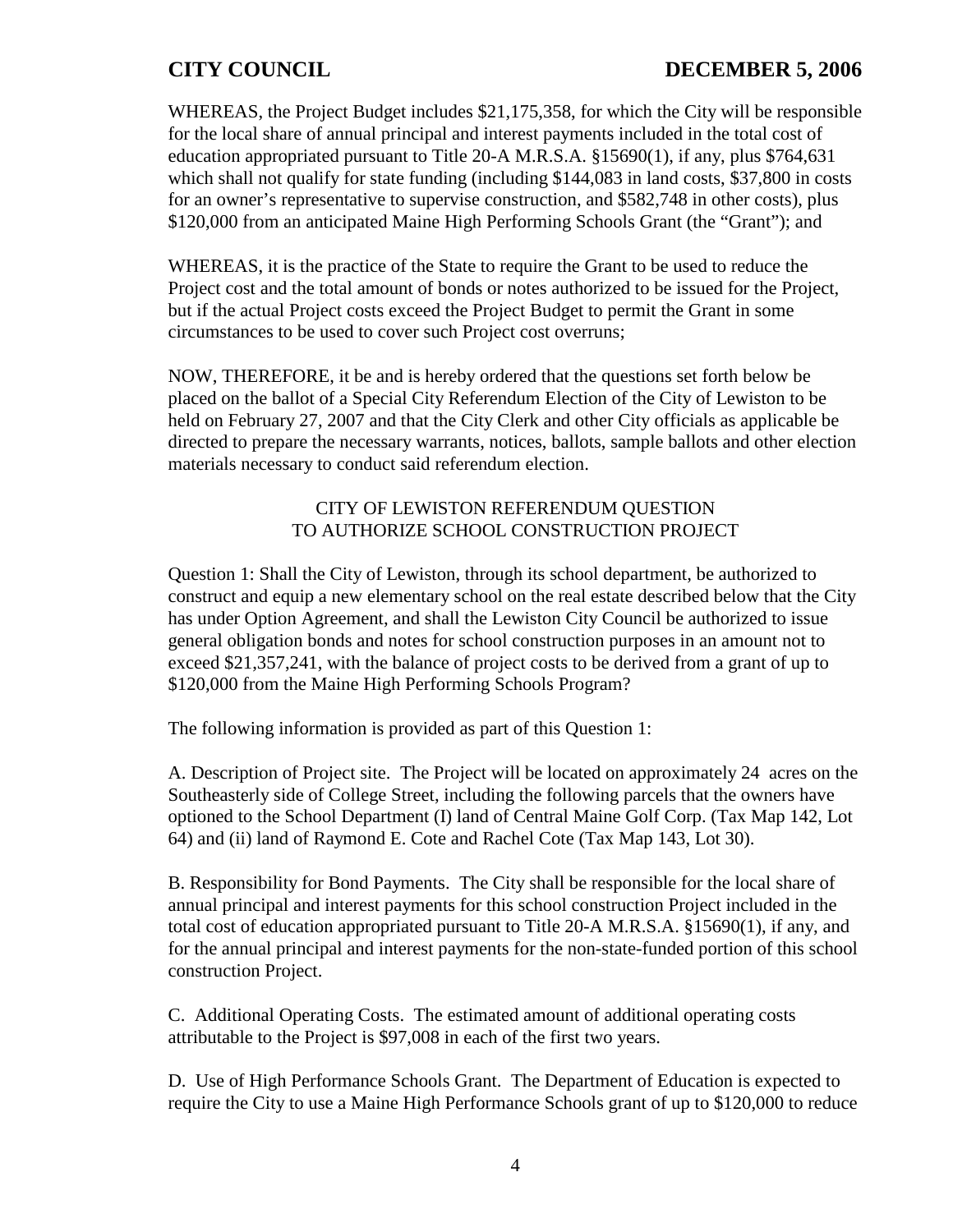the Project cost and the total amount of bonds or notes authorized to be issued for the Project. If total construction bids exceed estimates for the Project, the State may permit the City to use the grant for such additional costs.

For the Question Against the Question

### TREASURER'S CERTIFICATE FOR QUESTION 1

The undersigned Treasurer of the City of Lewiston hereby certifies that as of February 27, 2007:

1. The total amount of general obligation bonds of the City of Lewiston contemplated to be issued if Question 1 is approved by the voters of the City is not in excess of \$21,357,241. A portion of the debt service on these bonds will qualify for state participation. The total debt service costs of the Project will vary depending on the prevailing interest rates at the time the bonds are issued. It is estimated that the debt service on these bonds, paid over a 20-year term at an average interest rate of 4.5%, will be as follows:

Principal: \$21,357,241 Interest: \$10,091,296 Total: \$31,448,537

Furthermore, if the construction bids do not exceed the budget estimate, the grant funds of up to \$120,000 will be used to further reduce the bonded debt.

2. The total amount of general obligation bonded indebtedness of the City of Lewiston currently outstanding is \$112,619,855.

3. The total amount of general obligation bonds (including any notes in anticipation thereof) of the City of Lewiston authorized but unissued is \$36,925,749. The foregoing represents an estimate of costs associated with the financing and such estimates will change due to market conditions. The validity of the bonds and of the voters' ratification of the bonds shall not be affected by any errors in the foregoing estimates. Notwithstanding any variance of actual debt service costs from the estimates provided herein above, the ratification by the voters is nevertheless conclusive and the validity of the bond issue is not affected by reason of such variance.

Richard T. Metivier Treasurer, City of Lewiston

\_\_\_\_\_\_\_\_\_\_\_\_\_\_\_\_\_\_\_\_\_\_\_\_

CITY OF LEWISTON REFERENDUM QUESTION TO AUTHORIZE EXPANDED GYMNASIUM FOR SCHOOL CONSTRUCTION PROJECT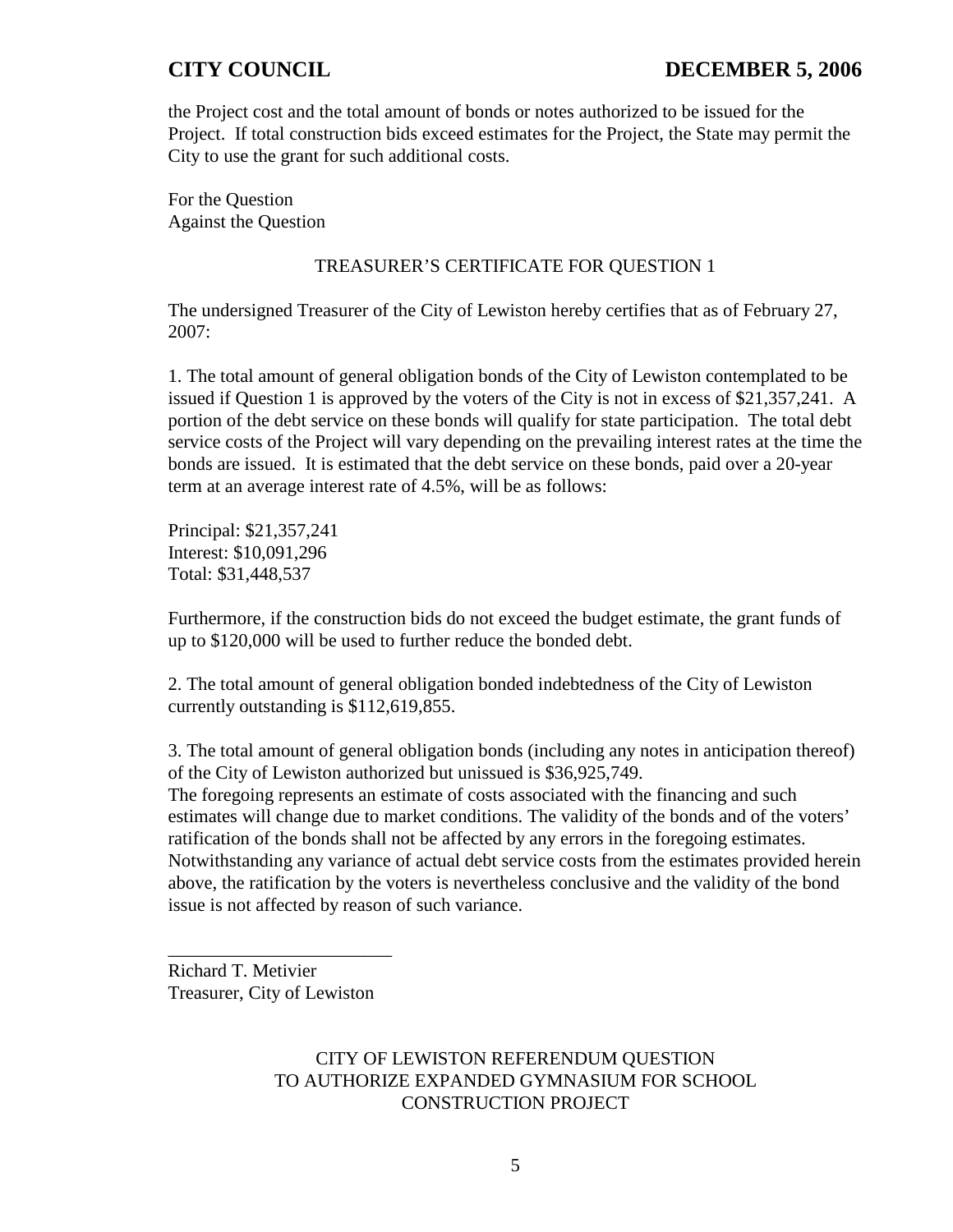Question 2: If the Pettingill Elementary School Project described in Question 1 is approved, shall the Lewiston City Council be authorized to issue additional general obligation bonds and notes therefore in an amount not to exceed \$582,748 to expand the capacity of the gymnasium for that Project?

For the Question Against the Question

## TREASURER'S CERTIFICATE FOR QUESTION 2

The undersigned Treasurer of the City of Lewiston hereby certifies that as of February 27,2007:

1. The total amount of general obligation bonds of the City of Lewiston contemplated to be issued if Question 2 is approved by the voters of the City is not in excess of \$582,748. Debt service on these bonds will not qualify for state participation. The total debt service costs of the Project will vary depending on the prevailing interest rates at the time the bonds are issued. It is estimated that the debt service on these bonds paid by the City of Lewiston over a 20 year term at an average annual interest rate of 4.5%, will be as follows:

Principal: \$582,748 Interest: \$275,348 Total: \$858,096

2. The total amount of general obligation bonded indebtedness of the City of Lewiston currently outstanding is \$112,619,855.

3. The total amount of general obligation bonds (including any notes in anticipation thereof) of the City of Lewiston authorized but unissued is \$36,925,749. The foregoing represents an estimate of costs associated with the financing and such estimates will change due to market conditions. The validity of the bonds and of the voters' ratification of the bonds shall not be affected by any errors in the foregoing estimates. Notwithstanding any variance of actual debt service costs from the estimates provided herein above, the ratification by the voters is nevertheless conclusion and the validity of the bond issue is not affected by reason of such variance.

Richard T. Metivier Treasurer, City of Lewiston

\_\_\_\_\_\_\_\_\_\_\_\_\_\_\_\_\_\_\_\_\_\_

Passed - Vote 7-0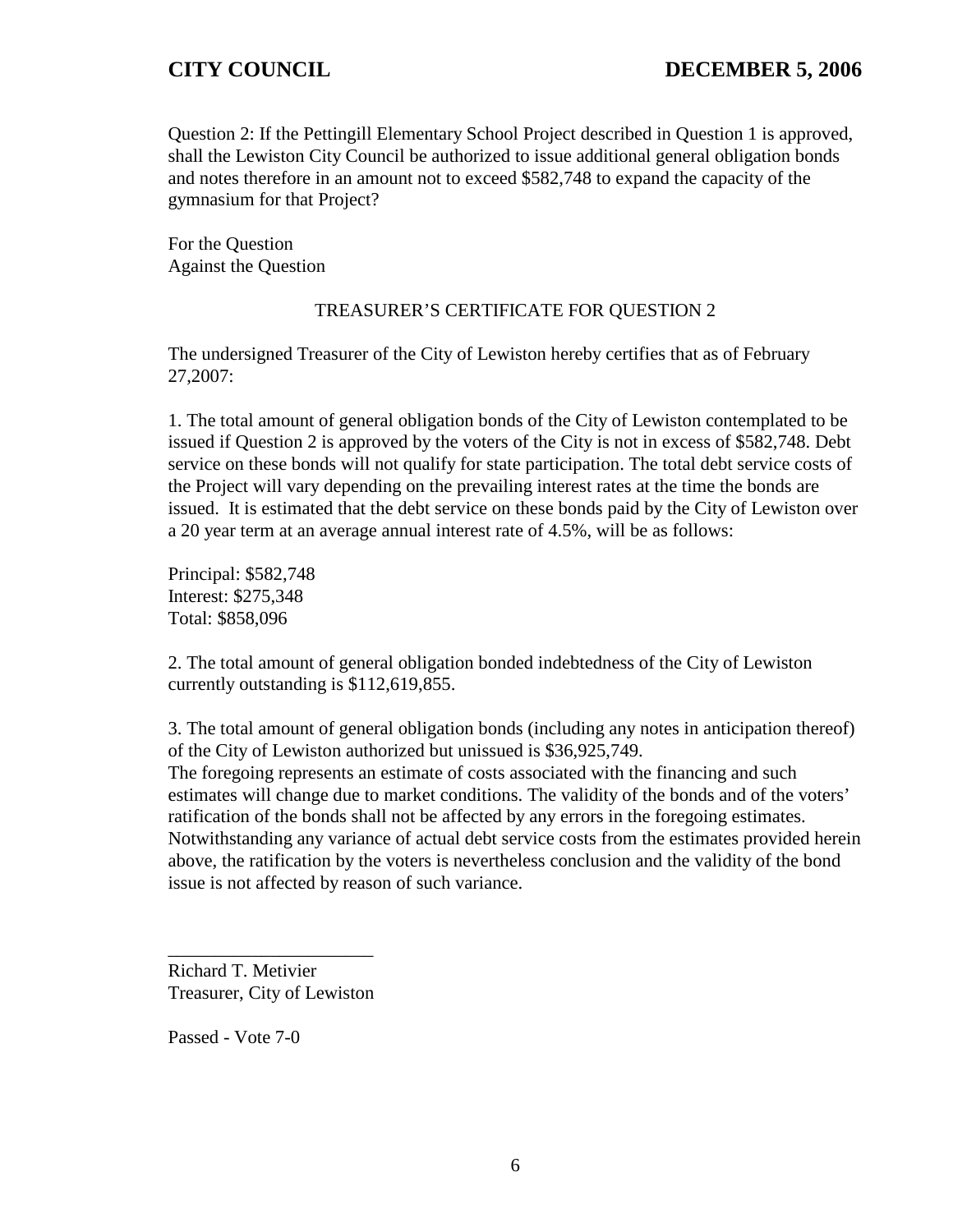## **ORDER TO CONDUCT A SPECIAL MUNICIPAL ELECTION ON FEBRUARY 27, 2007 TO FILL THE VACANCY FOR THE OFFICE OF MAYOR**

Councilor Rousseau recused himself from this item due to a conflict of interest. He left the dias while this item was on the floor for discussion and vote. Charles Soule of 170 Bartlett Street expressed concerns with the discussion of shortening the time for the collection of signatures to less than thirty days.

## **VOTE (281-2006)**

Motion by Councilor Samson , seconded by Councilor Jean:

Be It Ordered by the City Council that a Special Municipal Election shall be held on Tuesday, February 27, 2007 for the Office of Mayor and that nomination papers for the Office of Mayor are due to the City Clerk's Office no later than Friday, January 5, 2007 at 4:30pm. Passed - Vote 6-0

## **ORDER TO ESTABLISH THE DOWNTOWN NEIGHBORHOOD TASK FORCE**

# **VOTE (282-2006)**

Motion by Councilor Jean, seconded by Councilor Mendros:

Be It Ordered by the City Council to create and establish the Downtown Neighborhood Task Force and to approve the proposed organizational structure, and duties and responsibilities of the Task Force. Passed - Vote 7-0

At this point, the Council took a five minute recess.

## **APPROVAL OF A THREE MONTH EXTENSION OF THE AGREEMENT BETWEEN THE CITY OF LEWISTON AND MID MAINE WASTE ACTION CORPORATION**

Councilor O'Brien stated she serves on the State's Blue Ribbon Commission on Solid Waste and they are hoping to wrap up their work by January.

# **VOTE (283-2006)**

Motion by Councilor Samson, seconded by Councilor Jean:

Be It Resolved by the City Council that the Council hereby approves a three month extension to June 30, 2007 fo the Agreement between the City of Lewiston and Mid Maine Waste Action Corporation, and to authorize the Mayor to sign the Agreement on behalf of the City Council. Passed - Vote 7-0

### **REPORTS AND UPDATES**

No reports or updates were presented at this time.